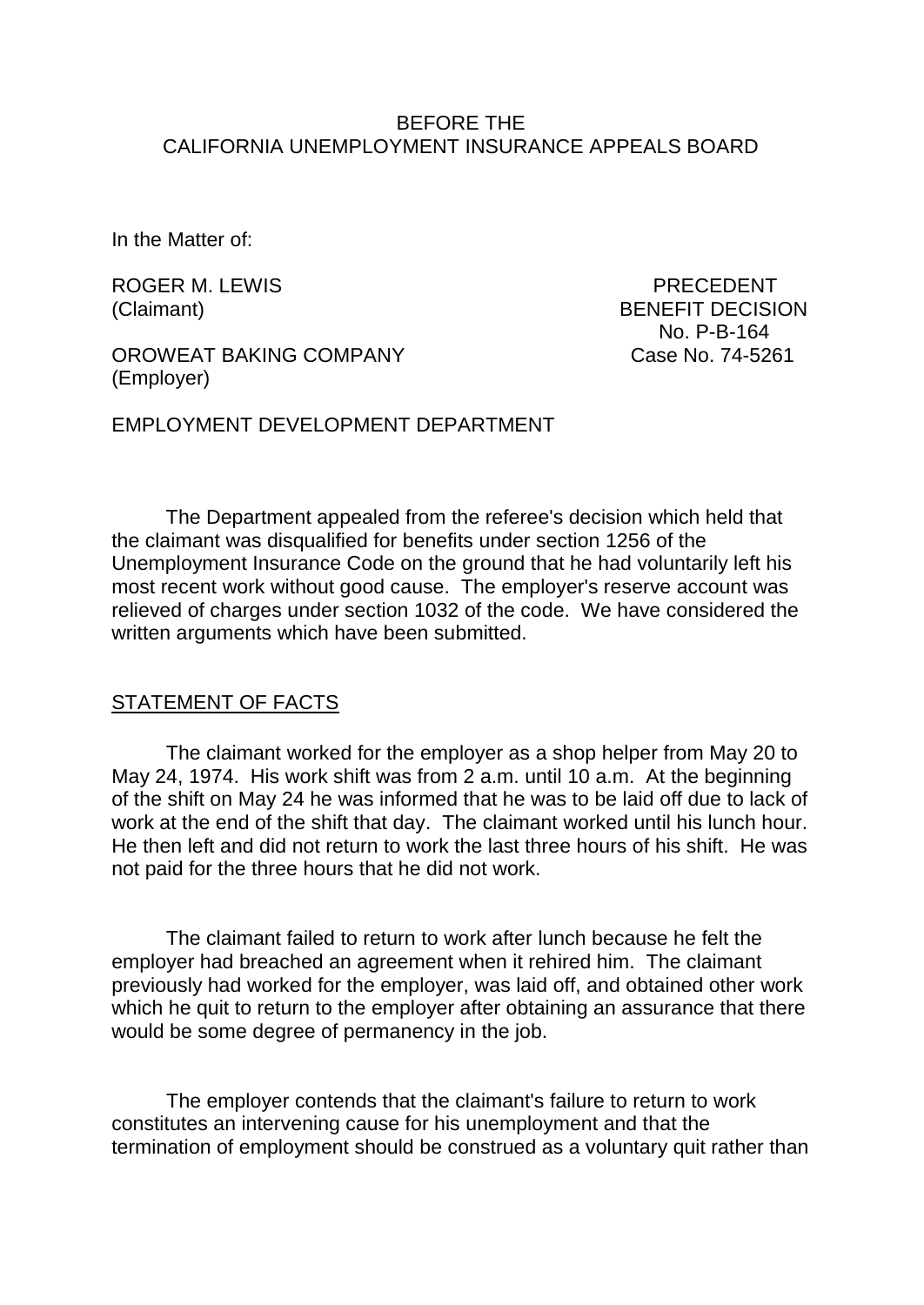a layoff. The employer cites our Appeals Board Decision No. P-B-101 in support of this contention.

# REASONS FOR DECISION

Section 1256 of the code provides that an individual is disqualified for benefits, and sections 1030 and 1032 of the code provide that the employer's reserve account may be relieved of benefit charges if the claimant left his most recent work voluntarily without good cause, or if he has been discharged for misconduct connected with his most recent work.

In determining whether there has been a voluntary leaving or a discharge under section 1256 of the code, it must first be determined who was the moving party in terminating the employment relationship. If the claimant left employment while continued work was available, then the claimant is the moving party. If the employer refuses to permit an individual to continue working, although the individual is ready, willing and able to do so, then the employer is the moving party (Appeals Board Decision No. P-B-37).

In applying the above rule, we held in Appeals Board Decision No. P-B-101 that a claimant who left employment at approximately 11:30 a.m. on a day when his services were to be terminated at 5 p.m. had voluntarily left his most recent work because the employer expected the claimant to continue working until 5 p.m. and had paid him in advance for such services.

In the instant case the claimant was to be laid off due to lack of work at the end of his shift at 10 a.m. However, he did not return from his lunch hour and consequently did not work the last three hours of his shift. The question posed is whether the leaving of work three hours prior to the end of the shift was an effective intervening cause sufficient to alter the character of the termination. We believe the answer must be in the negative.

To strictly construe our holdings in Appeals Board Decisions Nos. P-B-37 and P-B-101 would result in unreasonable application of section 1256 of the code. For example, the employer informs an employee that his services will no longer be required after 5 p.m. on a specific date. The employee then leaves work at 4:59 p.m. while continued work to 5 p.m. is available to him. It would be a ridiculous result to conclude that because the claimant left work one minute before the end of his shift, he became the moving party.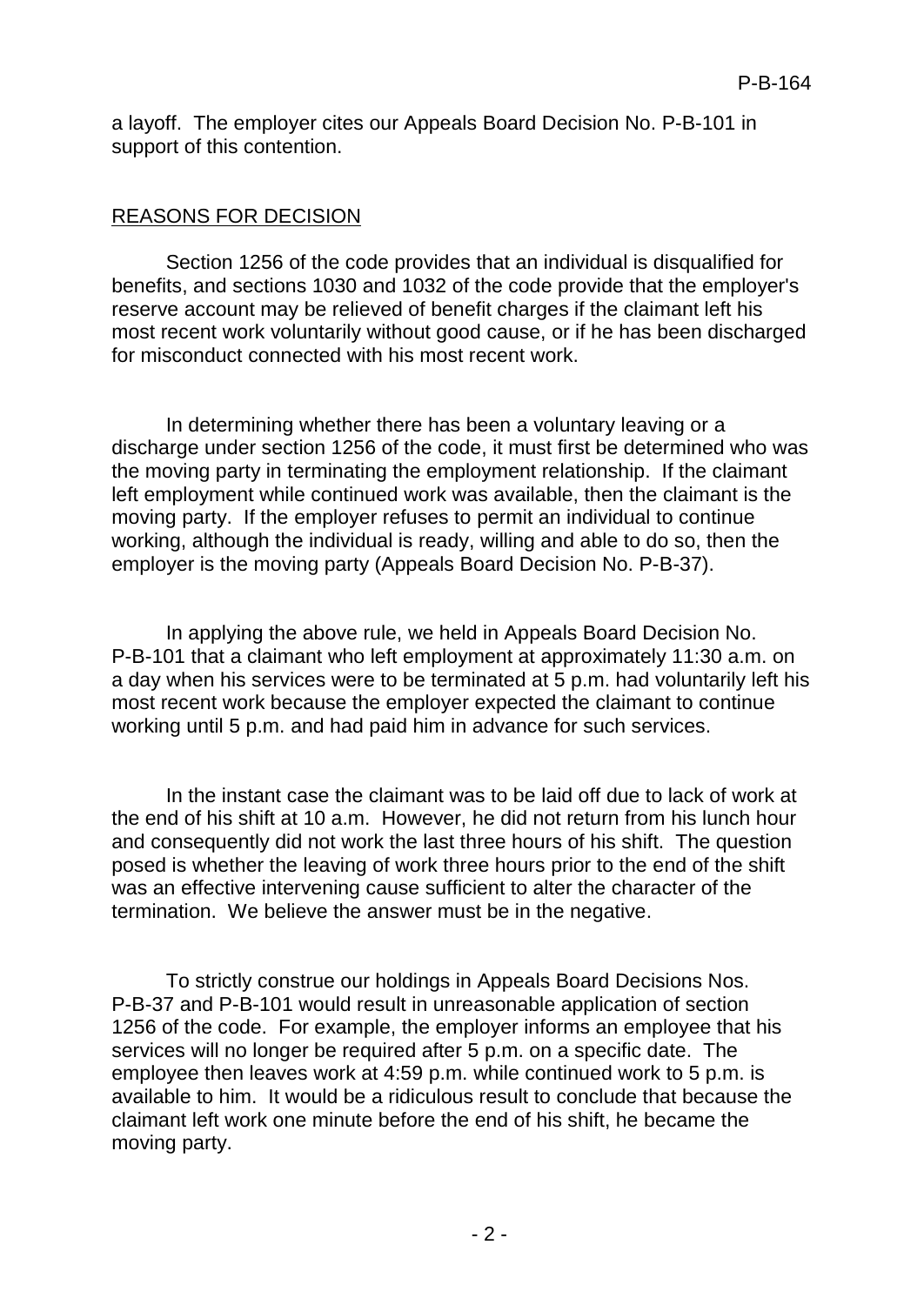Reason demands that our Appeals Board Decisions Nos. P-B-37 and P-B-101 be limited to those situations where the claimant leaves work prior to the effective date or day of termination of employment by the employer. Where the leaving occurs on the effective day of the termination by the employer, it does not constitute an intervening cause or reason for the claimant's unemployment sufficient to alter the character of the termination. Appeals Board Decision No. P-B-101 accordingly is overruled to the extent that it conflicts with these views.

On the basis of the above reasoning, we conclude that this claimant's leaving of work approximately three hours before the effective time of his layoff did not alter the character of the termination. We hold that the claimant was laid off due to lack of work and that therefore the disqualifying provisions of section 1256 of the code are not applicable.

We believe that the same reasoning also applies to those situations where the claimant quits and the employer accelerates the termination on the effective date or day of termination.

### DECISION

The decision of the referee is reversed. The claimant is not subject to disqualification under section 1256 of the code. The employer's reserve account is not relieved of charges under section 1032 of the code.

Sacramento, California, November 12, 1974

## CALIFORNIA UNEMPLOYMENT INSURANCE APPEALS BOARD

EWING HASS, Chairman

DON BLEWETT

CARL A. BRITSCHGI

CONCURRING - Written Opinions Attached

JOHN B. WEISS

HARRY K. GRAFE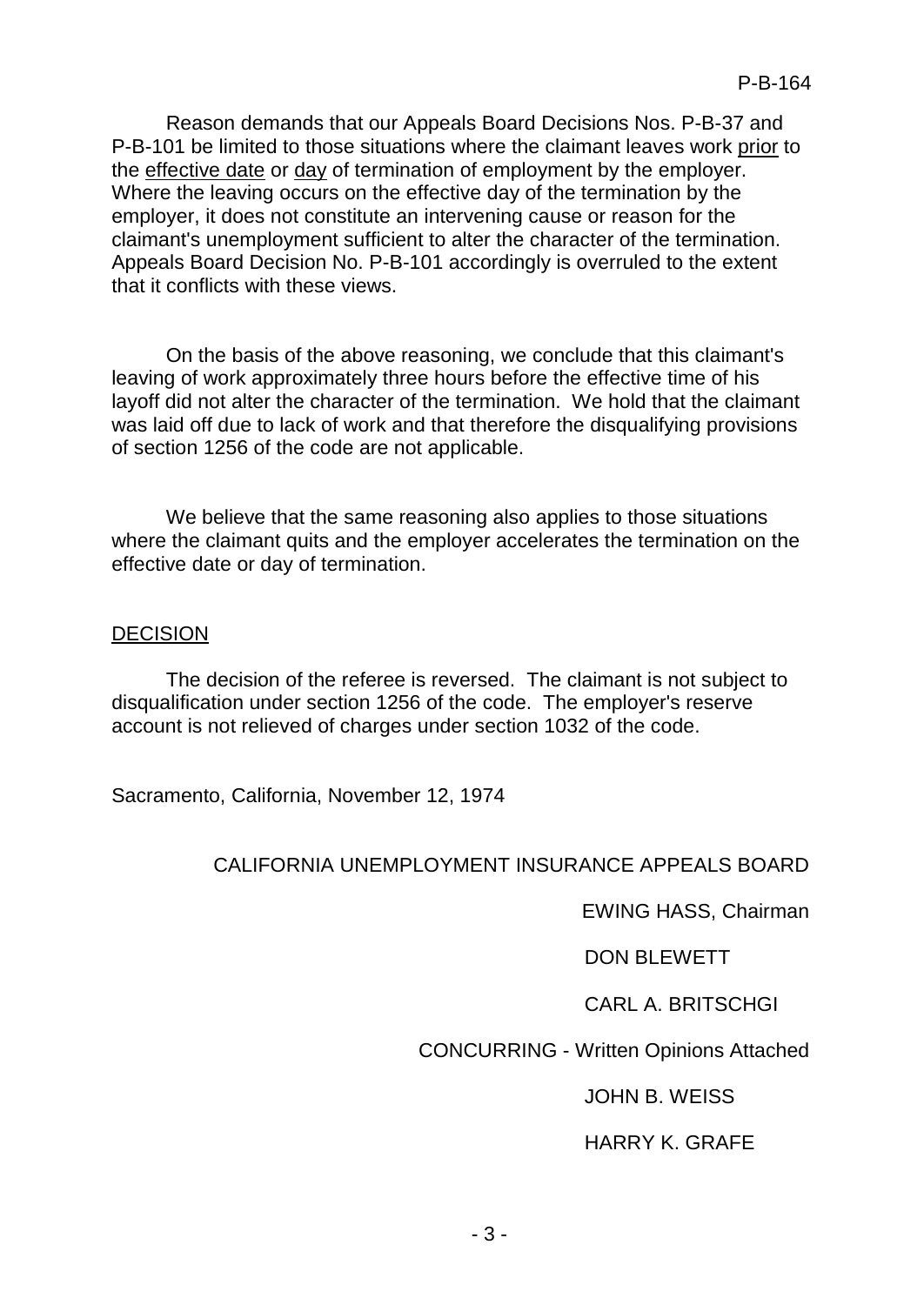# CONCURRING OPINION

I concur in part:

It is with reluctance that I concur in this decision adopting a new administrative rule of convenience, because in its application it necessarily will apply too broad a brush, thus spawning new inequities.

I firmly believe in the basic underlying principle of Precedent Decision No. P-B-101 which is to squarely place responsibility at the precise moment the employment relationship actually ends upon that party who causes severance of the relationship at that moment.

In Appeals Board Decision No. P-B-101 the employer was willing to provide work and pay, and in exchange was entitled to expect services up until the moment he had appointed for the anticipated termination. However that claimant, having accepted the pay in advance, for no persuasively compelling reason elected to accelerate the termination by not returning from lunch. This volitional act constituted an intervening cause or reason for the claimant's unemployment and altered the character of the termination. Certainly the rationale behind Appeals Board Decision No. P-B-101 is reflective of the proximate cause doctrine and is logical. Accordingly, I cannot accept the expression in the majority opinion that:

"Reason demands that our Appeals Board Decisions Nos. P-B-37 and P-B-101 be limited to those situations where the claimant leaves work prior to the effective date or day of termination of employment by the employer."

However, in law it is axiomatic that 'hard cases make bad law,' and in the application of Appeals Board Decision No. P-B-101 to some factual situations, harsh and uncomfortable results have issued. In my opinion these could be handled by intelligent application of criteria for "good cause," but apparently I stand alone in this view. In the spirit of cooperation in attempting to round off the more abrasive edges of Appeals Board Decision No. P-B-101 so that it will cut less extremely in those borderline instances where little time loss, expense, inconvenience, or inequity results to the employer deprived of the expected services that last day, I have concurred in the decision in this case. By it I do not repeal Appeals Board Decision No. P-B-101, but merely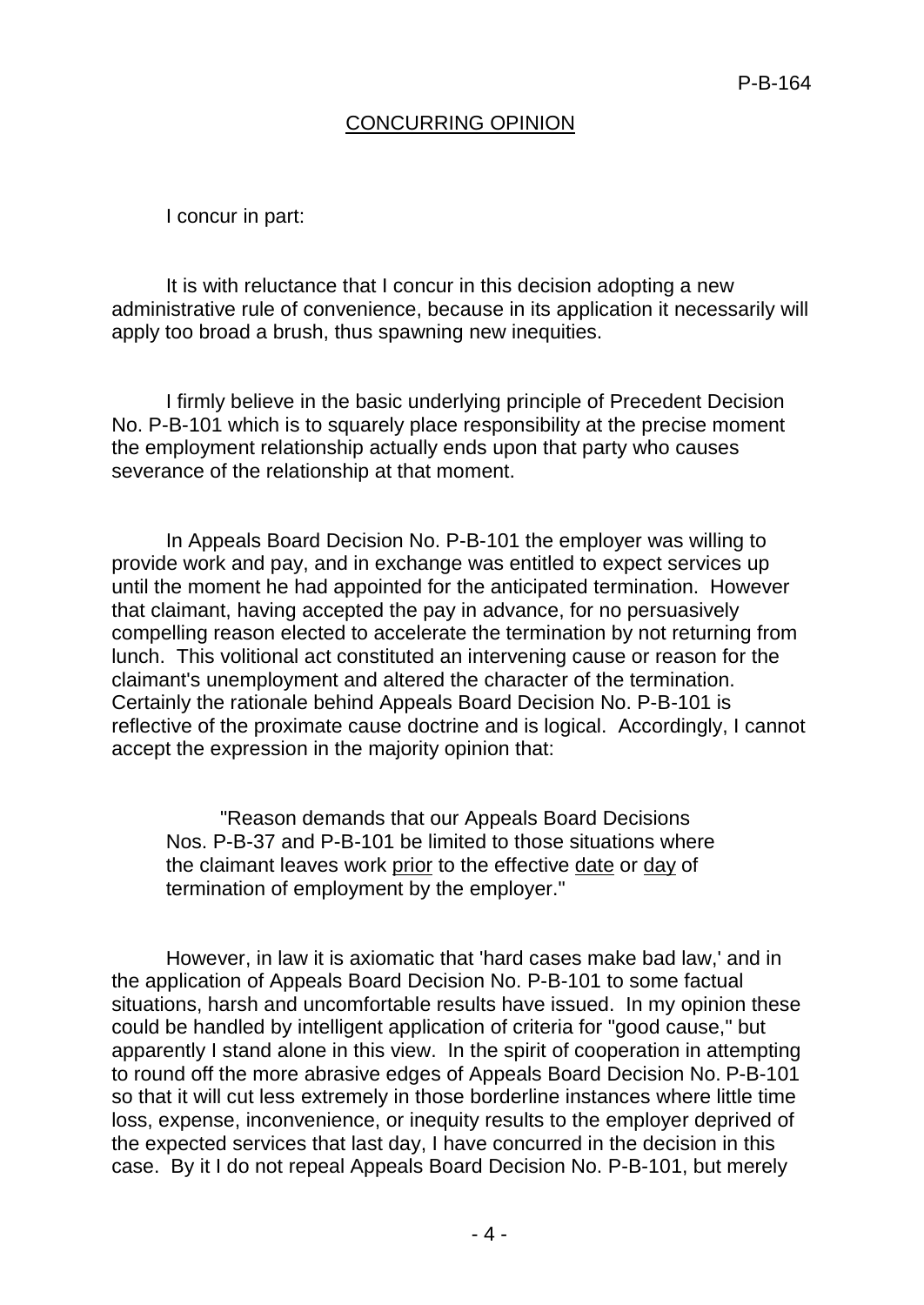limit its thrust to those borderline areas mentioned.

Search of the meager case law and foreign board decisions does not really aid us, and we are forced to rely upon our own experience since Appeals Board Decision No. P-B-101 was issued. I have reservations that this administrative rule of convenience can stand judicial test - as stated above, it is not rooted in logic or reason, but is purely a matter of expediency.

Reluctantly accepting this, and recognizing that equal application is essential to fairness, I have also concurred in the application of this same rule of convenience to other situations where the claimant has resigned and the employer elects to accelerate the termination on the effective day or day of the resignation.

JOHN B. WEISS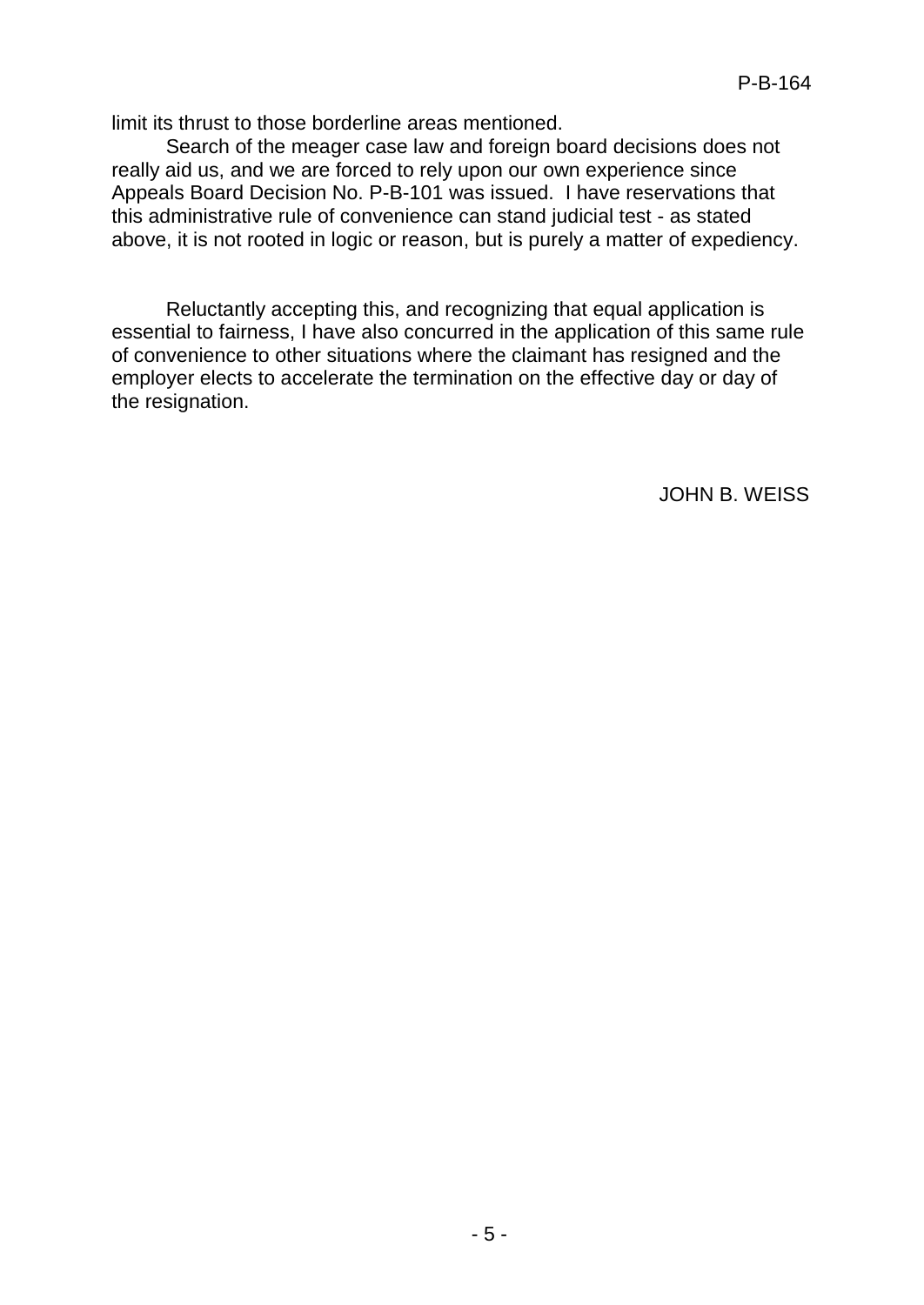#### CONCURRING OPINION

I concur in the result reached by my fellow board members in this case, but I depart somewhat from the precedent position being articulated by the majority. Prefatorily, let it be known that I find great difficulty in accepting the dogma established by Appeals Board Decision No. P-B-101. Yet, I am reluctant summarily to wipe Appeals Board Decision No. P-B-101 from the books unless and until the board has shaped and defined rules of law to fill the void that would result from such erasure. I hope and I trust that the instant matter will be the first adventure by the board into that eventual void, and that as new or recurring factual matrices present themselves, we will further delineate and demarcate the ground rules that will guide employers, their employees, the Department and our referees through the thorny thicket of notice/leaving situations.

One of the fundamental faults I find with Appeals Board Decision No. P-B-101 is the overreach of its principle. Therein, a rather mundane and limited set of facts existed; however, the rule that was confected was given sweeping, universal application to virtually every factual matrix in the vast area of notice/leaving situations. In charting any new course through these choppy seas, I am unwilling to adopt a broad-brush approach, and rather I prefer to examine the compartmentalized factual circumstances that continue to arise, and to attempt to fashion more precise rules that are responsive to such sets of facts. Hence, in the matter before us, I would construct a principle limited to the same-day-notice facts which are presented. I would not extend or expand the precedent beyond the perimeter of those facts, and would wait for yet another case involving different facts to write a rule applicable to that different situation.

The factual matrix presently confronting us is one in which the employer gives notice to the employee that the latter's services will not be needed beyond the day or shift upon which such notice is given. At some point prior to the natural, normal conclusion of that workday or shift the employee leaves the job. This leaving may occur at any time from the instant that notice is given by the employer up to a few moments before the normal end of the workday or shift: the result is the same. Where these facts exist - and absent the occurrence of some substantive, intervening facts - the rule should be that the proximate causation of the employee's unemployment is the notice of termination which was issued on that day by the employer.